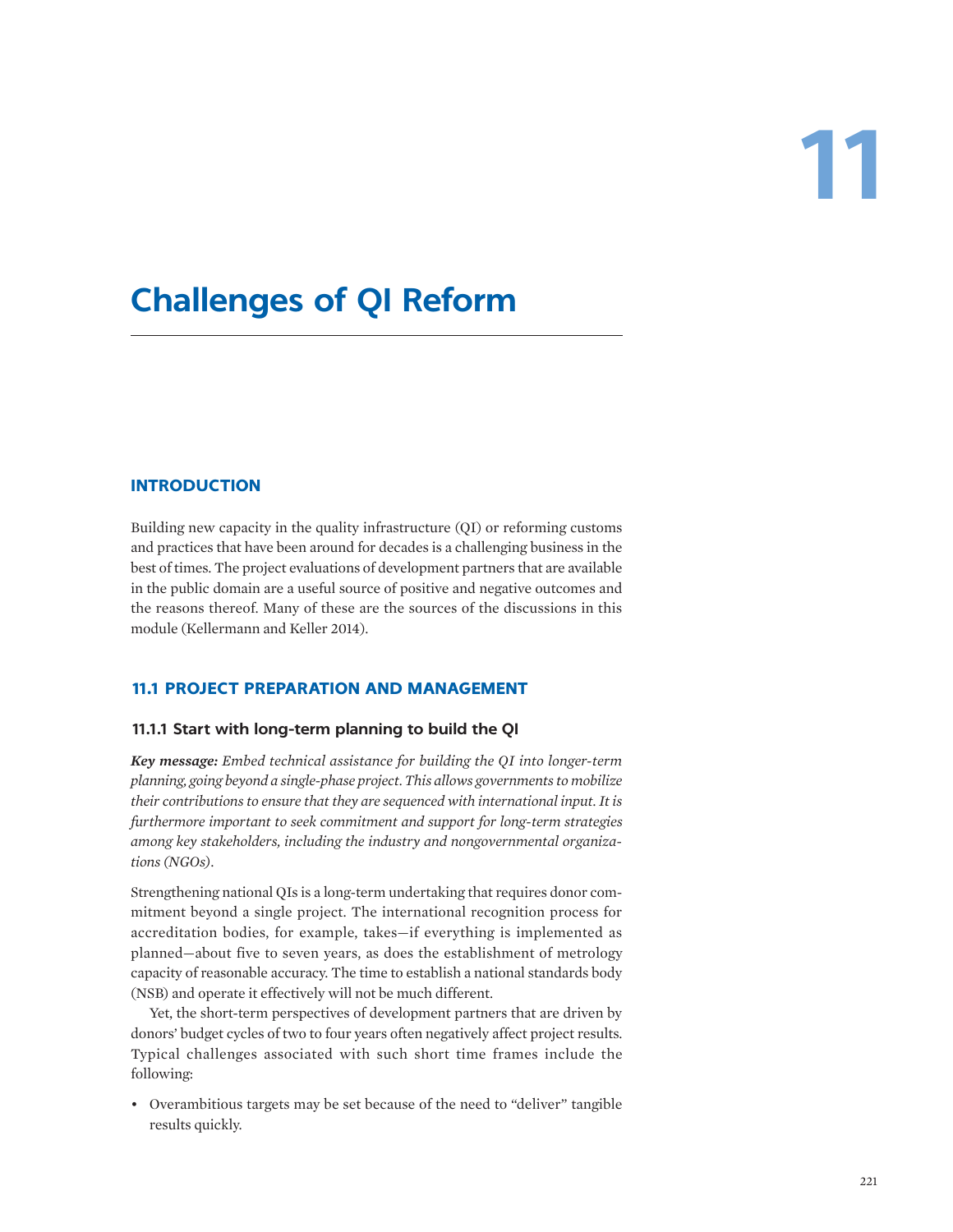- Short-term planning causes "stop and go" donor support, with gaps between different projects, during which parts of initial achievements are lost.
- Patchiness of technical assistance without a clear overall plan leads to poor donor coordination, duplications among projects, and resource redundancy.

The need for a longer-term engagement is especially evident where national QIs are at the initial stage of development and the support required clearly exceeds the scope and length of one single intervention. Experience shows that achieving the technical and financial sustainability of newly established institutions in particular requires sustained support over a longer period. Clear planning of donor support beyond the limited duration of one project gives partner countries the visibility needed to mobilize their own resources or to call on complementary donor assistance. In addition, longer-term plans of donors that are widely shared with the government and the development community also contribute to enhancing aid harmonization.

Good practice is to embed projects into a longer-term plan for stepwise assistance over several project phases, including the following elements:

- Align planning with the beneficiary government's own strategies.
- Outline the longer-term objectives and explain how the project intends to achieve them over time.
- Set clear and realistic intermediate objectives for each project phase.
- Make funding of subsequent phases conditional on achieving intermediate objectives.
- Use the input from periodic evaluations to adjust the overall strategy and to tailor subsequent project phases to evolving changes in context and needs.

Moreover, it is not only donor support that may follow short cycles. Recipient priorities and strategies also shift with election cycles or changes in global policies. Donors should therefore seek commitment and support widely for long-term strategies among key stakeholders, including the government, industry, and NGOs.

# **11.1.2 Analyze demand and supply for quality services to set the right priorities**

*Key message: In project preparation, gain a clear understanding of demand and supply for QI services in the country or region to be covered by the project to set the right priorities.*

Many if not most projects include components that aim at "upgrading" institutions that provide quality-related services (for example, inspection, testing, and certification) to serve the needs of the private sector. This upgrading is often expected to enable local companies to conform to quality standards and technical regulations—an important element of their competitiveness both at home and in export markets. To prevent redundancies and duplications, donor support needs to be geared toward strengthening those quality-related services that are in demand but not available or accessible for users.

The rivalry between ministries or their agencies, rent seeking, and national pride that gets in the way of common sense or good business practice are frequently the underlying challenges in this regard, leading to some of the typical undesirable side effects of QI development projects: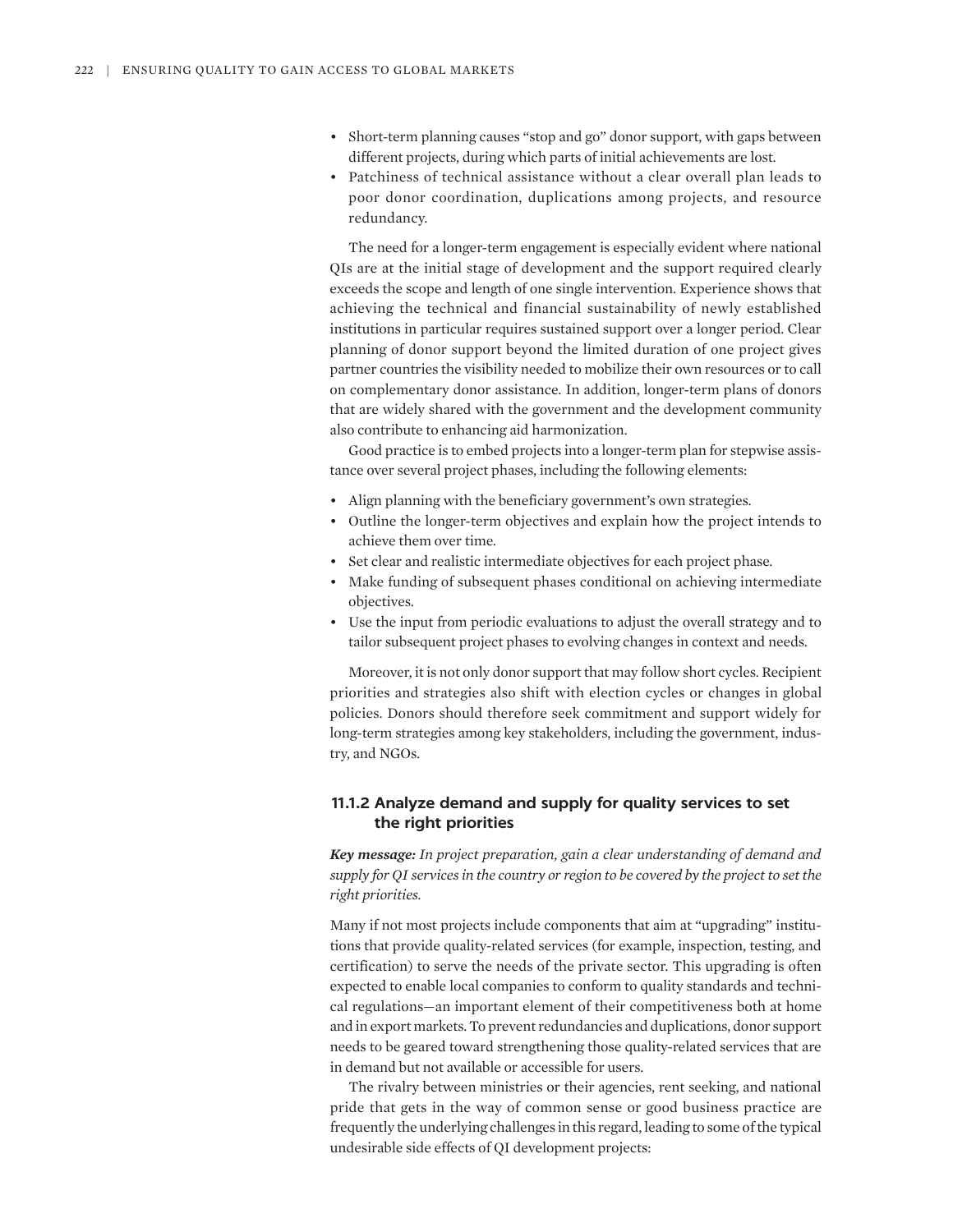- The purchase of expensive testing or calibration equipment that is already available in the country may lead to the underuse of both (see module 10: How to Reform: Interventions and Approaches, sections 10.5.1 and 10.6.3). This happens quite easily if the partner institutions in the country are not the same for the different development partners—for example, if two microbiology laboratories are established under two different ministries, whereas one central laboratory could be more than adequate.
- An undesirable outcome of funding redundant capacities might be market distortion and crowding out of other, often private, service providers by establishing a public sector laboratory that becomes the de facto testing facility for technical regulations or sanitary and phytosanitary measures (SPS).
- Limited domestic demand might not justify significant investments in expensive equipment for some highly specialized services. On the supply side, not all services necessarily need to be available domestically. This is especially the case where such services exist at competitive prices in neighboring countries and are accessible or where regional capacity has been established (see module 10: How to Reform: Interventions and Approaches, section 10.6.1).

Therefore, pivotal for project preparation is an in-depth assessment of demand for and supply of QI services in the country or region—not, as is often done, a simple assessment of the capacities of potential beneficiary institutions. The modalities for conducting an in-depth needs assessment are discussed in detail in module 2. Because of its complexity, the demand assessment will require dedicated resources (funding and experts) and should be conducted as a preparatory stage. If this is not possible, such an assessment should at least be conducted, albeit at a lower level, during a project inception phase.

As an additional caveat, beneficiary institutions that operate as profit centers are often interested in developing services that are potentially most profitable. Although such a focus may contribute to their financial sustainability, it may at the same time leave gaps in other areas that are critical for export capacity, for example, but are not profitable enough for private players to provide. Stimulating but not distorting markets and taking into account the "public good" dimension of certain services should be one of the guiding principles of any needs assessment.

### **11.1.3 Use regional projects appropriately**

*Key message: Use regional approaches to project design that are appropriate to the project environment. In strengthening the quality systems in regional projects, pay attention that enhancing the QIs at the national level does not disproportionally benefit the more advanced economies.*

Current wisdom tends to favor "regional approaches" as a means to support the establishment of QI services in a cost-effective manner for a group of smaller economies in which a purely national approach would be cost prohibitive.

To capitalize on economies of scale and scope, a development partner may choose to deliver assistance to several countries of a region within the same project. This could be particularly beneficial in the case of regional common markets. *Economies of scale* may include sharing of scarce resources (for example, a specific expert getting involved in several countries) or sharing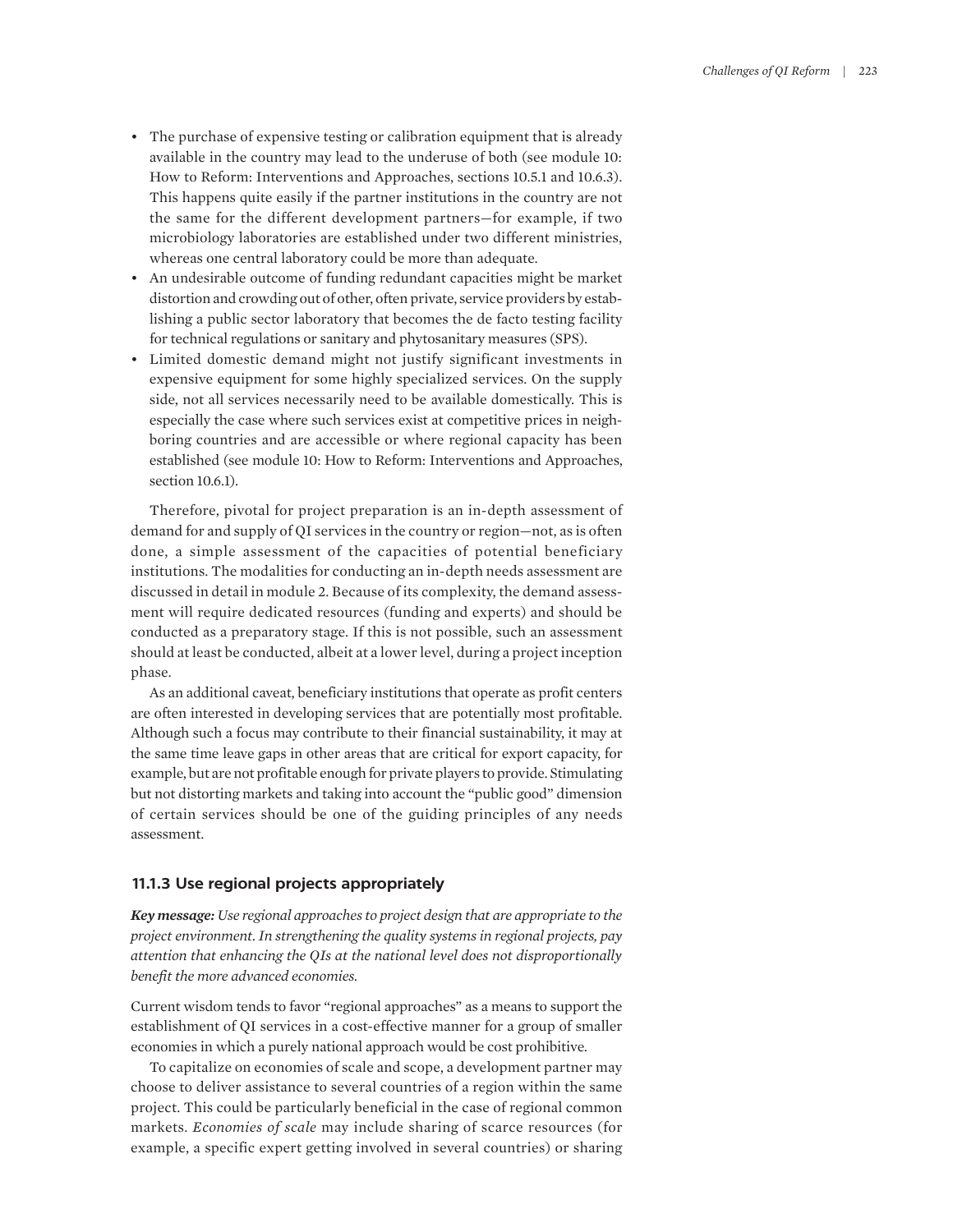project overhead cost (for example, one preparation mission, one shared project office for several countries). An *economy of scope* could involve the potential for exchanging experiences and transferring know-how among recipient countries; in other words, less-developed recipient countries should be able to profit from a more advanced country's knowledge.

Whereas the economies of scale and scope are worthy project targets, the difficulties in coordinating such large projects should not be underestimated. Challenges that need to be considered include the following:

- Regional projects are more complicated to design and plan than a national project because they have to cater to the multiplicity of needs of more than one country.
- If the countries' interests are not aligned, that can lead to "competition" for resource allocation.
- Logistics can be more challenging. For example, travel becomes more complicated, language differences among recipient countries may require continuous translation or interpretation services, and transferring samples (such as for interlaboratory comparisons) without having them tampered with by customs officials can be quite daunting.
- Design of regional projects that are of high relevance to all countries covered is particularly difficult in cases of "asymmetry" of economies or their development stages and where there are no common key industries. The need to make "one fit for all" might lead to schematic designs that are unsatisfactory for everyone.

The presence of a more advanced "lead country" (for example, Vietnam in the Mekong Region or South Africa in Southern Africa) through which know-how is transferred can facilitate regional cooperation, both formal and informal. On the other hand, political sensitivities (such as the risk that the lead country is perceived as too dominant) need to be taken into consideration. Not only may a leading country be perceived as dominant; it may even be tempted to take advantage of the situation. An enhanced QI established at regional level for the benefit of all may have a disproportionately beneficial effect on the dominant, more advanced economy and widen the gap among participating countries rather than narrowing it.

Approaches that have proved to be successful in regional projects include the following:

- Economies of scale and learning have been achieved by coordinating input, such as by combining expert missions to a number of countries.
- By coordinating related elements of different national projects in the region, some benefits of economies of scale and scope can be realized while avoiding the pitfalls of a "schematic approach."
- Strengthening the existing formal and informal regional cooperation structures between QI institutions in the region and using the expertise available in more advanced countries in projects in less advanced countries has paid dividends in both transnational and regional projects because such links tend to remain in place after project closure.

Where a regional QI institution is the recipient of development support within such a regional project, care should be taken not to overlook the need for a national presence of QI institutions. (See module 10: How to Reform: Interventions and Approaches, section 10.2.2 for a detailed discussion of institutional reengineering.)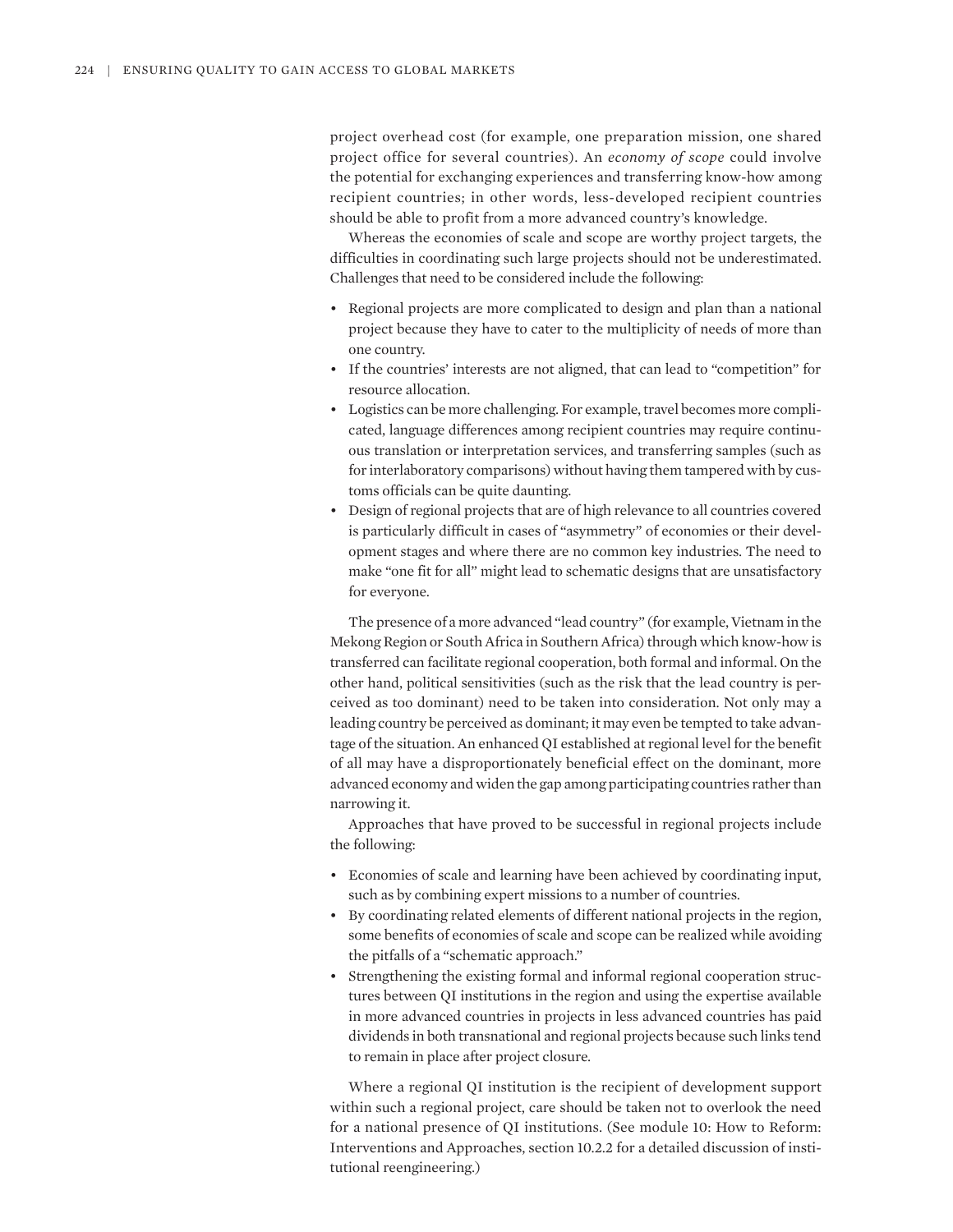## **11.1.4 Work through the right counterpart**

# *Key message: Counterpart institutions for QI projects should be directly responsible for the fields covered.*

The selection of the right counterpart institution for the project is a crucial success factor. The counterpart institution may be in the public or private sector. Experience has shown that cooperation with an organization directly responsible for the fields addressed by the project is the most effective. Elements that need to be considered during project design and planning include the following:

- The choice of the counterpart institution should not be influenced by factors such as historical bias or political expediency (for example, "Our partner has always been the Ministry of Trade and Industry").
- If the QI development project covers a variety of technical fields that fall within the competences of several organizations, it may be necessary to work with several counterparts (a multistakeholder approach). It is important that the ownership of the project is "anchored" within the right one.
- Care should be taken not to get embroiled in institutional rivalries where an institution not formally mandated for a certain function tries to "capture" most of the project benefits to the exclusion of other key players, or where there is a sense among institutions of "whose turn is it next" to channel project resources.

Creating win-win situations when establishing new institutions, especially when transferring responsibilities from one organization to the next, is important to consider. It is especially the transfer of responsibilities (for example, separating regulatory functions related to mandatory standards from the NSB, establishing independent entities for scientific and legal metrology, separating various accreditation functions from ministries to establish a national accreditation body serving all, and so on) that needs high-level political support and careful planning. This is because the institution "losing" the responsibility may fight relentlessly to maintain the status quo*,* as the change could have a major influence on its annual income or constitute a loss of power, real or perceived.

# **11.1.5 Execution modalities, project governance, and management**

*Key message: Define, agree upon, and implement enabling governance and management structures for projects. Sound project planning, monitoring, and evaluation are key success factors for development assistance projects in the field of QI because they often address issues of high technical complexity through working with multiple partners. Active and diverse project steering committees add significant value. Beyond the project level, a formalized mechanism of donor coordination at the country and regional levels is essential.*

Experience and postproject evaluations show that the success or failure of development projects in the field of QI is directly related to the project governance and operational management. This includes the application of proper planning, monitoring and evaluation, and logical frameworks. Although this may be true for any project, the complexity of building QI renders this more general principle even more important. Clear terms of reference and the separation of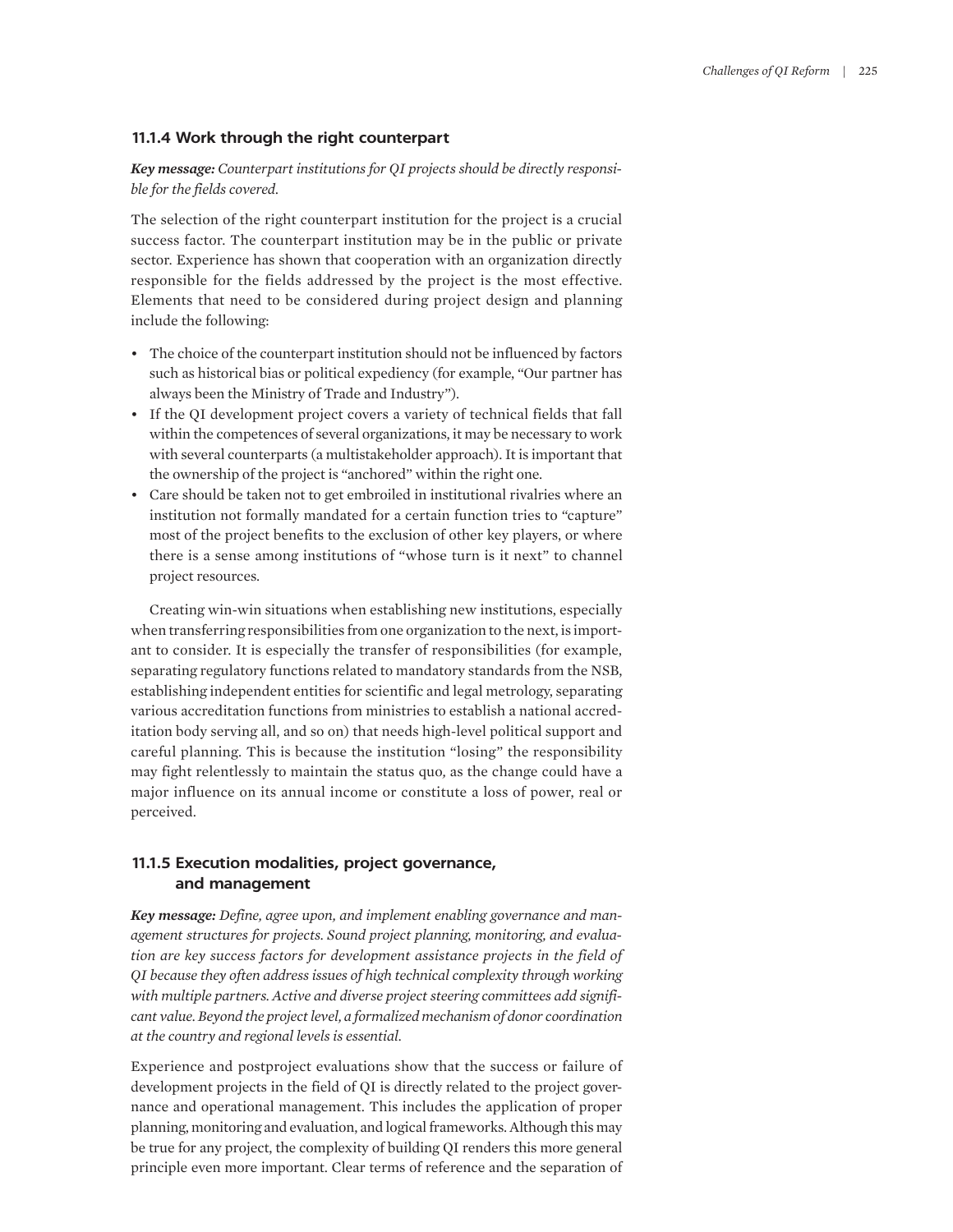the strategic and day-to-day management are important elements of good project governance. The same applies to decision-making powers that match accountabilities and responsibilities.

## *Execution modalities*

In line with their commitments under the Paris Declaration on Aid Effectiveness (OECD 2005), many development partners are gradually shifting toward some degree of national execution for their projects. National execution means that donor funds are channeled through the national systems of beneficiary countries and that recipient governments have the final "executive" responsibility for project implementation.

To ensure efficiency and reduce transaction costs, the following challenges need to be managed:

- The key challenge is to strike a balance between commitments to national execution of aid delivery and aid effectiveness (that is, "managing for results"), considering the specific absorption capacities of each country and its institutions. Delivery modalities should be tailored to the institutional capabilities of the counterparts while at the same time ensuring that a healthy degree of ownership is transferred.
- Where development agencies have the choice to decide on modalities of delivery, forms of "joint execution" or "mixed execution," combined with mutual accountability, seem to work best. Subcontracting the elements of projects to local counterparts seems to be a reasonable way to gradually move toward more partner-led implementation, as are forms of joint decision making.
- National procurement systems are often cumbersome and not yet ready to cope with the sourcing of sophisticated technical equipment. Similarly, gaining access to the right, highly qualified expertise is not an easy task for lowand middle-income countries. Hence, sourcing sophisticated equipment and highly qualified expertise may still best be done by the international counterpart.

#### *Project governance*

QI capacity development usually involves many different stakeholders. To gain their active support, representatives of the main interested parties should be involved in project governance. Approaches that could be considered include the following:

- A project steering committee representing the broad stakeholder groups may add significant value. But, within the steering committee, the functions of "stakeholder involvement" and decision making at the strategic level should not be mixed—that is, changes to project agreements can be made only by its signatories. The tension between involving many stakeholders in project steering while not blurring decision-making power might be lessened by dividing the steering committee into voting members and observers.
- The decision-making process (consensus or executive) should be transparent and clear to all committee members.
- In addition to the status regarding the implementation of activities, the steering committee should be kept informed of all important financial data. Sharing financial data with counterparts is also a good way of capacity building, because it allows counterpart institutions to gain experience in planning their own projects in the future.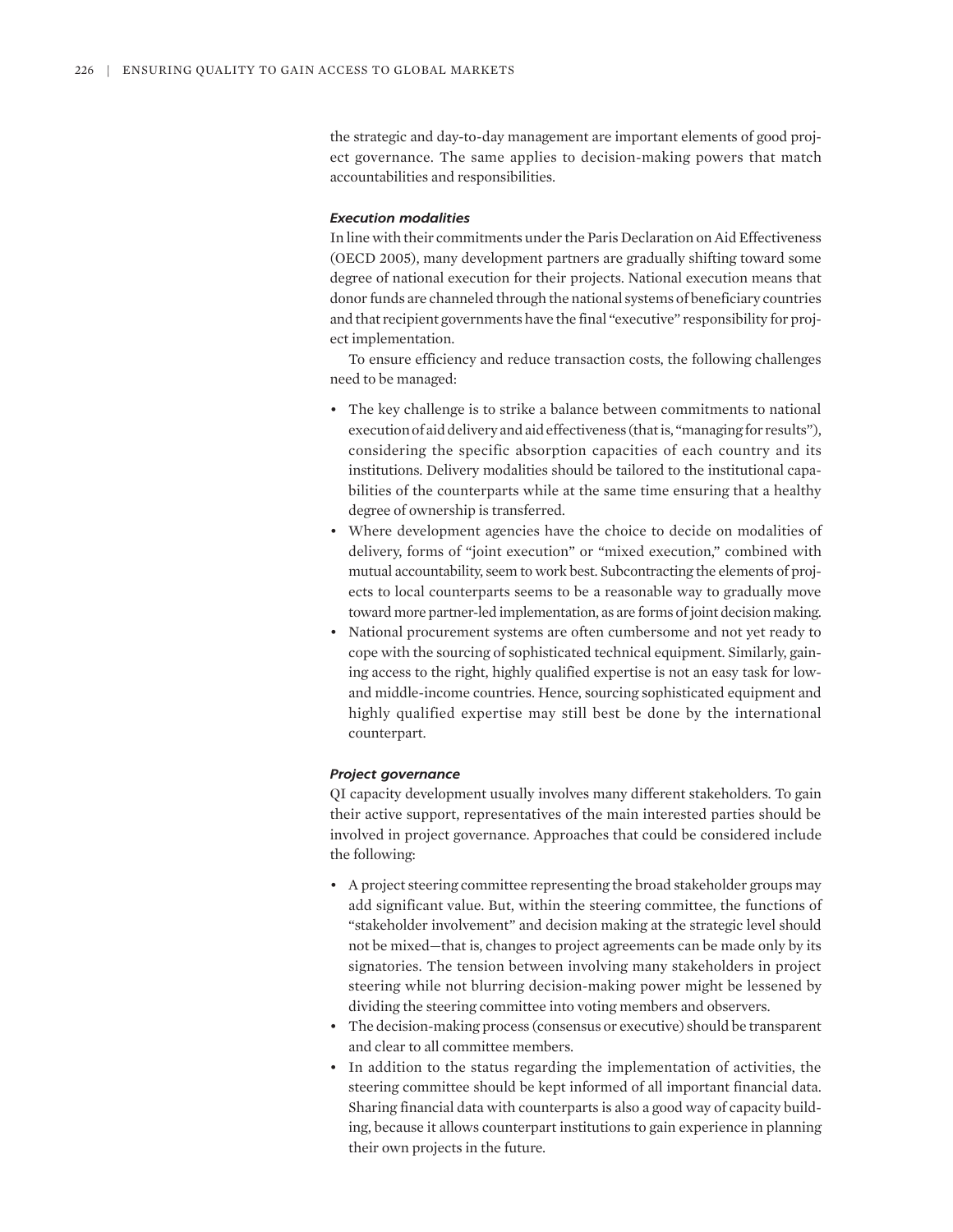• Including representatives from related donor-funded projects as observers is a good way to improve informal donor coordination.

## *Operational management*

At the operational level, a choice has to be made between day-to-day management on the "field level" or managing the project at the development agency headquarters. Both have positives and negatives that need to be considered for a specific project. Normally, these decisions depend on the financial volume of the project and the practices of the development agency. Therefore, the liberty to choose is limited.

Where decision-making power is delegated to the field office or counterparts, implementation risks need to be minimized by strengthening the financial and operational monitoring systems that should operate continuously during the project implementation phases. The task of monitoring complex projects may be commissioned externally, at least for strategically important projects with high implementation risks. Whatever the modalities chosen for project governance and management structures, these should be agreed to by all project partners before implementation.

#### *Use of experts*

A decision will have to made regarding the use of experts, who could be either (a) embedded in the local project office for most of the project duration, or (b) available only for short, intermittent stays. Both approaches have strengths and weaknesses (table 11.1).

The decision of whether to embed experts in the local office or use shortterm experts could also depend on the state of the QI and the gaps that need to be addressed. The establishment of a QI institution and moving it from rudimentary to basic level (as discussed in module 2: The Importance of QI Reform and Demand Assessment, section 2.2.2) may necessitate an embedded expert, whereas for enhancing an advanced or mature QI institution, short-term experts would suffice.

| <b>EXPERT TYPE</b> | <b>STRENGTHS</b>                                                                                                                                                                                                                                                                                              | <b>WEAKNESSES</b>                                                                                                                                      |  |
|--------------------|---------------------------------------------------------------------------------------------------------------------------------------------------------------------------------------------------------------------------------------------------------------------------------------------------------------|--------------------------------------------------------------------------------------------------------------------------------------------------------|--|
| Embedded           | Always available in a consultative capacity when the<br>recipient needs support.                                                                                                                                                                                                                              | May be "misused" to conduct activities that the<br>recipient organization's staff should be<br>conducting, especially if milestones have<br>to be met. |  |
|                    | May become better known and hence would be able to<br>$\bullet$<br>quide, manage, or drive development on a day-to-day                                                                                                                                                                                        |                                                                                                                                                        |  |
|                    | basis.                                                                                                                                                                                                                                                                                                        | If an embedded expert is not accepted by the<br>$\bullet$                                                                                              |  |
|                    | Can keep their "finger on the pulse" regarding political<br>$\bullet$<br>and other developments and sensitize the project<br>management group accordingly-useful in countries<br>that are undergoing political upheaval or major shifts in<br>policy when new governments come into power.                    | recipient institution for whatever reason, then the<br>project will suffer due to silent sabotage or<br>outright refusal of cooperation.               |  |
|                    |                                                                                                                                                                                                                                                                                                               | Overhead costs of the project have to consider<br>the not-insignificant costs of establishing the<br>expert in the field.                              |  |
| Intermittent       | Having to use recipient institution staff may have the<br>$\bullet$<br>advantage that what has been implemented will be<br>sustainable after the end of the project.                                                                                                                                          | Available for short periods of time and may or<br>may not be available when the recipient is<br>urgently seeking answers to a specific challenge.      |  |
|                    | Not "misused" for daily work but can concentrate on<br>$\bullet$<br>giving advice. In a project implementation based on<br>milestones, experts will not be used until the<br>"homework" has been done. This increases the pressure<br>to act and leaves the responsibility with the recipient<br>institution. | Intermittent experts have to rely on the work ethic<br>of the recipient institution staff to get things<br>done.                                       |  |

| TABLE 11.1 Strengths and weaknesses of embedded versus intermittent experts |  |  |
|-----------------------------------------------------------------------------|--|--|
|-----------------------------------------------------------------------------|--|--|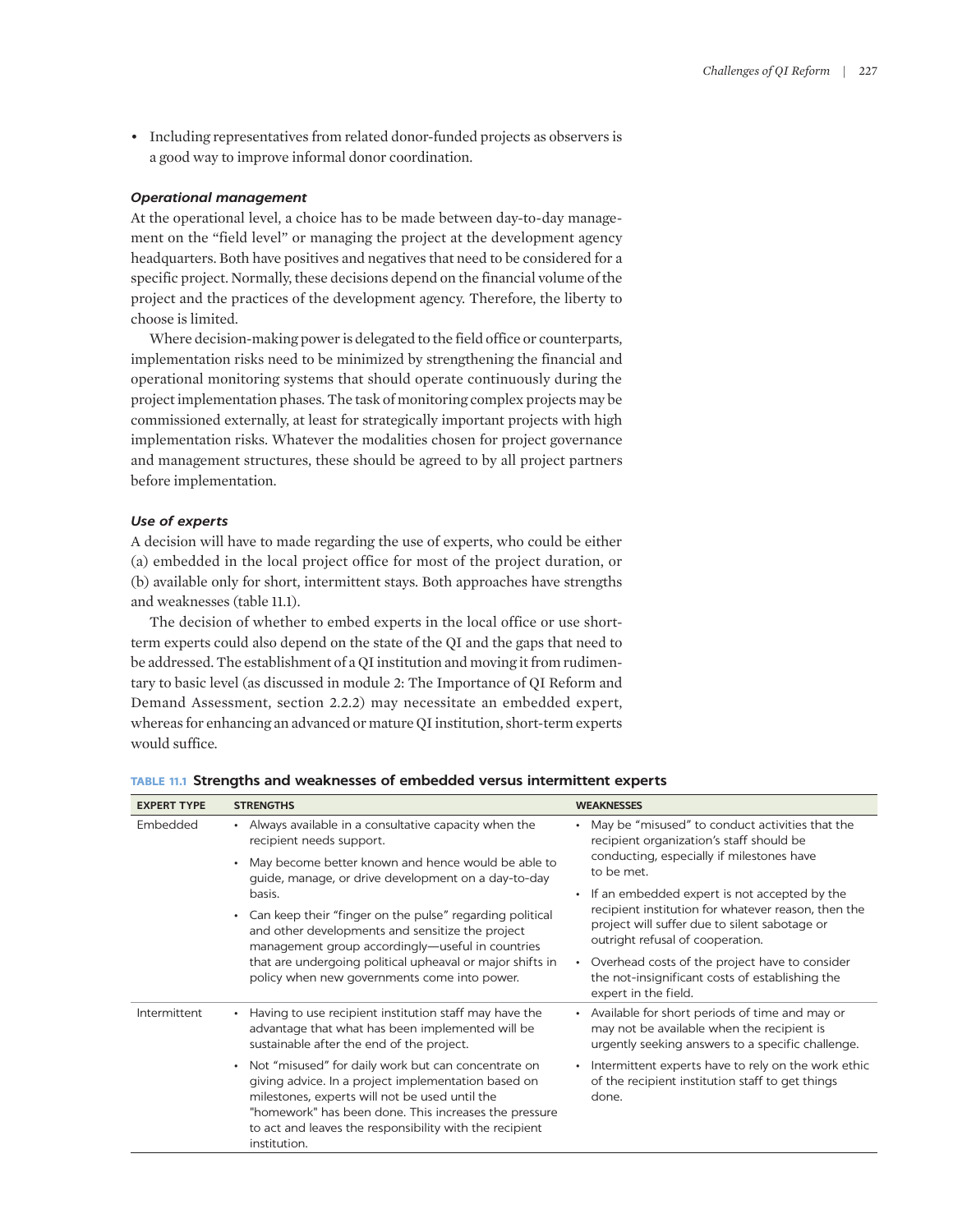# **11.2 CHALLENGES OF QI INSTITUTIONS IN LOW- AND MIDDLE-INCOME COUNTRIES**

Many low- and middle-income countries established NSBs decades ago, either as government departments or as statutory bodies. Owing to limited resources, they were established as organizations providing all services—they developed standards, looked after scientific metrology, and provided conformity assessment and calibration services. Sometimes they were even tasked with the evaluation of other laboratories in the country. Frequently, they were also given a mandate to implement mandatory standards. As low- and middle-income countries endeavor to gain the maximum advantage from the massive increase in global trade, this QI model is coming under increasing pressure because of some inherent conflicts of interest.

In addition, many of these institutions' business models cannot cope with the technological advances in QI service delivery, or they have become less effective and efficient through complacency. The financial challenge is that if the institution is involved in the implementation of mandatory standards, it is paid a levy by suppliers and this income is to some extent independent of whether it provides decent service, leading to allegations that it has been given the wherewithal to extract rent. Such behavior increases the transaction costs unnecessarily for suppliers.

#### **11.2.1 Institutional arrangements**

*Key message: Ensure that institutional arrangements do not lead to conflicts of interest.*

At the international level, independent organizations look after the interests of each of the fundamental QI functions: standards, metrology, and accreditation. Such independence is mirrored in most high-income economies. In low- and middle-income economies, it is frequently too resource-intensive in terms of finances, buildings, and skilled staff to establish independent organizations for each of these functions. Hence, some of the functions are combined. This is not an issue as long as specific conflicts of interest are considered (accreditation and conformity assessment in the same organization, for example, being a clear conflict of interest) and if governance, management, and business model risks and concerns are appropriately addressed.

## **11.2.2 Standards development and publication**

*Key message: Standards development and publication should be benchmarked against modern good standardization practices: streamlining the technical committee structures and activities at the national level through effective project management, actively participating in regional and international technical committees where it matters for the country, and making standards available to market as rapidly as possible.*

The process of developing consensus-based standards at the international level by the International Organization for Standardization (ISO), the International Electrotechnical Commission (IEC), and others is largely regulated by the World Trade Organization (WTO) Agreement on Technical Barriers to Trade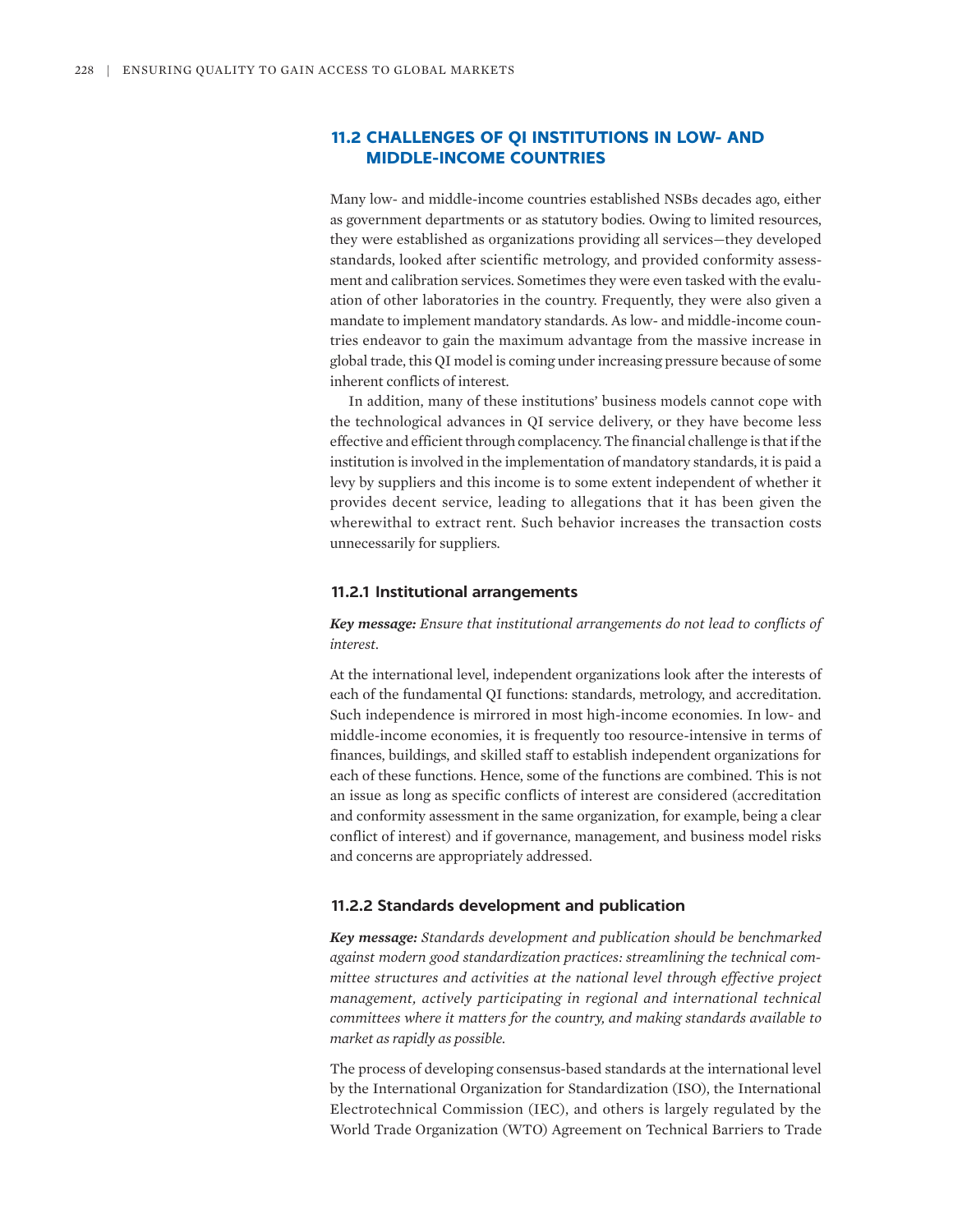(TBT Agreement) and ISO/IEC Directives (ISO 2017). The body of international standards is comprehensive and easily accessible. A similar situation exists at national level in the more developed economies. It is, however, difficult to obtain a complete picture in many low- and middle-income countries, where the processes may vary widely.

Typical challenges regarding the development of standards that are experienced in some NSBs of low- and middle-income countries include the following:

- The annual or six-monthly standards work program is established by the NSB without meaningful input from stakeholders; it is based on what the NSB believes the needs to be. In addition, it is extremely rigid, and any emerging need is "parked" until the next financial year or two, after which the private sector finds another avenue to fulfill its needs.
- In some cases, technical committees are limited in size by NSB rules, and representation is mainly from the public sector rather than the private sector that would be the main affected party. This is exacerbated if members are paid sitting fees that strain the budget of the NSB, over and above the fact that it attracts members who have little input into the process; they attend only to gain the sitting fee.
- Adopting international or regional standards is very much a preferred methodology, but language problems surface quite frequently. The ISO, IEC, and other international standards are readily available in English or French, but these may not be well understood in a low- or middle-income country. Therefore, standards have to be translated, an aspect that requires resources over and above the difficulty of translating technical English or French into a language that may not have the technical vocabulary in the first place.
- Active participation in the technical committees at the international level is limited if not totally absent, even though NSBs have registered as participating or observer members in many of them. This comes about mainly because of financial constraints and sometimes a perception in the low- or middle-income country that it lacks the expertise to participate at the international level. On the other hand, such NSBs often have an exemplary record (typically more than 95 percent) of voting on draft international standards. However, they do not provide any comments during the public commentary period nor when voting, raising the suspicion that it is a mechanistic-type voting of ticking the right boxes without considering what they are voting for.

Typical challenges for low- and middle-income countries regarding the publication of standards include the following:

- The changeover from a purely hard-copy system to an information technology (IT)–based system is not complete or has not been planned well. Older national standards—and these could still be the bulk of standards published are available only in hard copy, and there is no plan in place to get them digitized as soon as possible.
- National standards cannot be obtained through Internet-based systems; for example, the IT infrastructure is not capable of providing such services, or payment through credit card or electronic funds transfer (EFT) is not possible or limited to in-country transactions.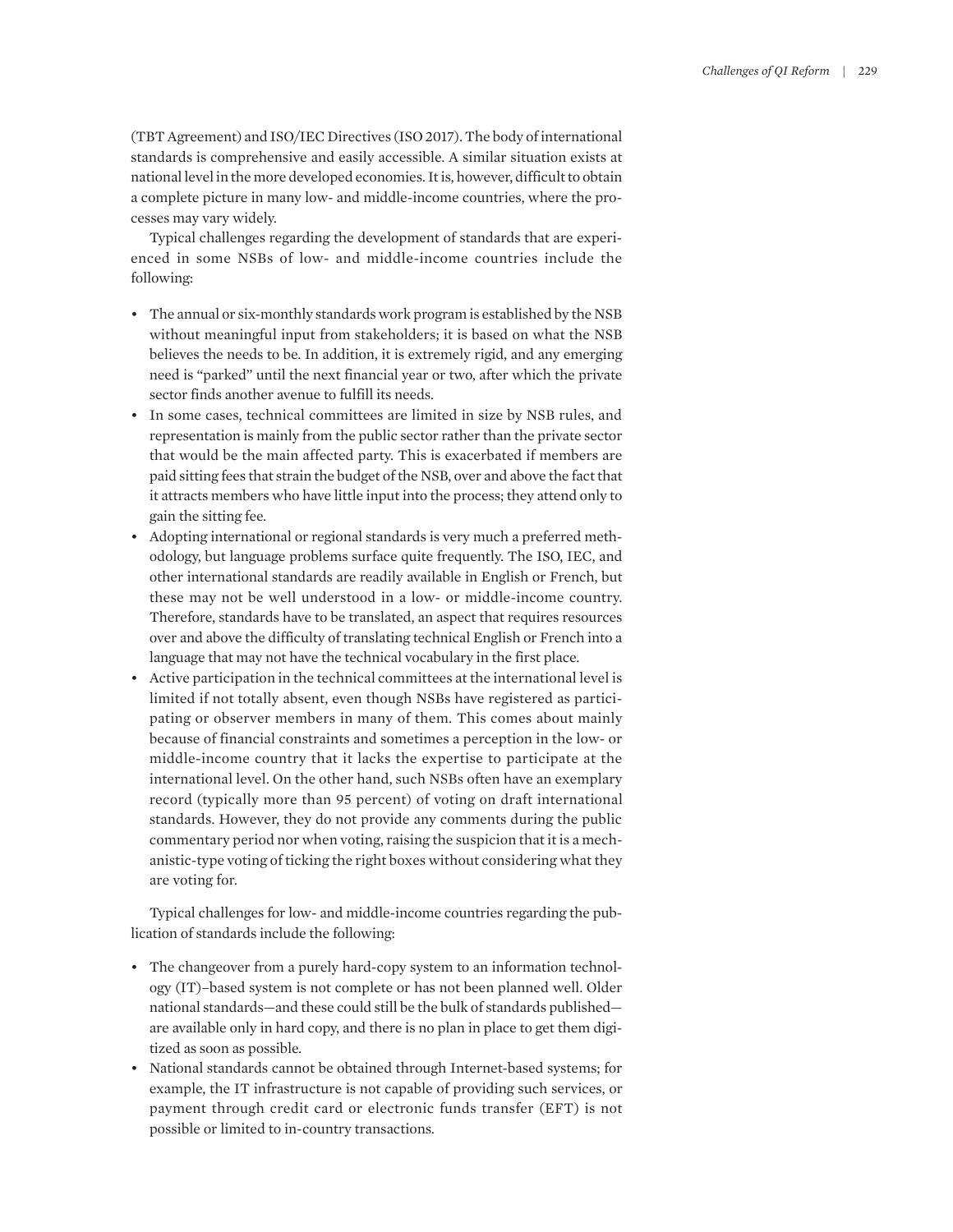- Standards, once approved, are printed in hard copy with a print run of a few hundred or thousand. Standards that are not in great demand sell slowly, and after a few years when the standard is updated or revised, most of these copies have to be trashed, wasting precious resources.
- Print-on-demand systems that would alleviate the situation described above are waiting for capital expenditure approval, which is not forthcoming because it is not seen as a priority. Once the print-on-demand system is installed, the older standards cannot be provided in this way because they have not been digitized yet.
- Documentation control of the final, approved text of national standards is weak or totally absent. Files reside on the computers of the technical committee secretariats, and there is no central depository with controlled access to ensure that the text is not tampered with after approval.
- The five-year cycle of review of published standards is not fully implemented. Even when implemented in part, there is no indication in the standard itself whether it has been reviewed and reissued without change or revised.

In addition, as technology develops at an ever-increasing pace, the approaches to standardization are also evolving quite rapidly at the international level, shifting the goal posts in ways that challenge the NSBs in low- and middle-income economies. Predicting the trajectory of these changes is a challenge even for international standards bodies and standards bodies in highincome countries. Hence, NSBs in low- and middle-income countries and their development partners will need to keep a close watch on developments and adjust projects accordingly.

## **11.2.3 Metrology in one institution**

*Key message: Metrology is technology-intensive. The facilities, skilled staff, and technical support must be available and maintained at a high level for the metrology institution to succeed.*

Metrology services in low- and middle-income countries usually start with the state controlling weights and measures in trade through a legal metrology department or agency, which is then often given the responsibility to establish and maintain national measurement standards. When national standards are procured, they may even come with calibration certificates traceable to international standards.

The challenges to maintain these national standards, and to enhance them as industry develops, are numerous:

- There is a big difference between operating a legal metrology service and maintaining national measurement standards. The former is a regulatory function, whereas the latter is a more scientific endeavor. The psychological makeup of the metrologists involved in these two functions would be different. In countries where the legal metrology department is responsible for national measurement standards, anecdotal evidence indicates that they are of a much lower priority and maintenance often suffers, because the bulk of the staff would be legal metrologists focused more on the implementation of the measurement controls in trade than on spending time with the "less interesting" laboratory equipment.
- Maintaining the calibration status of national measurement standards is a major challenge. Issues that need to be resolved on a continuous basis include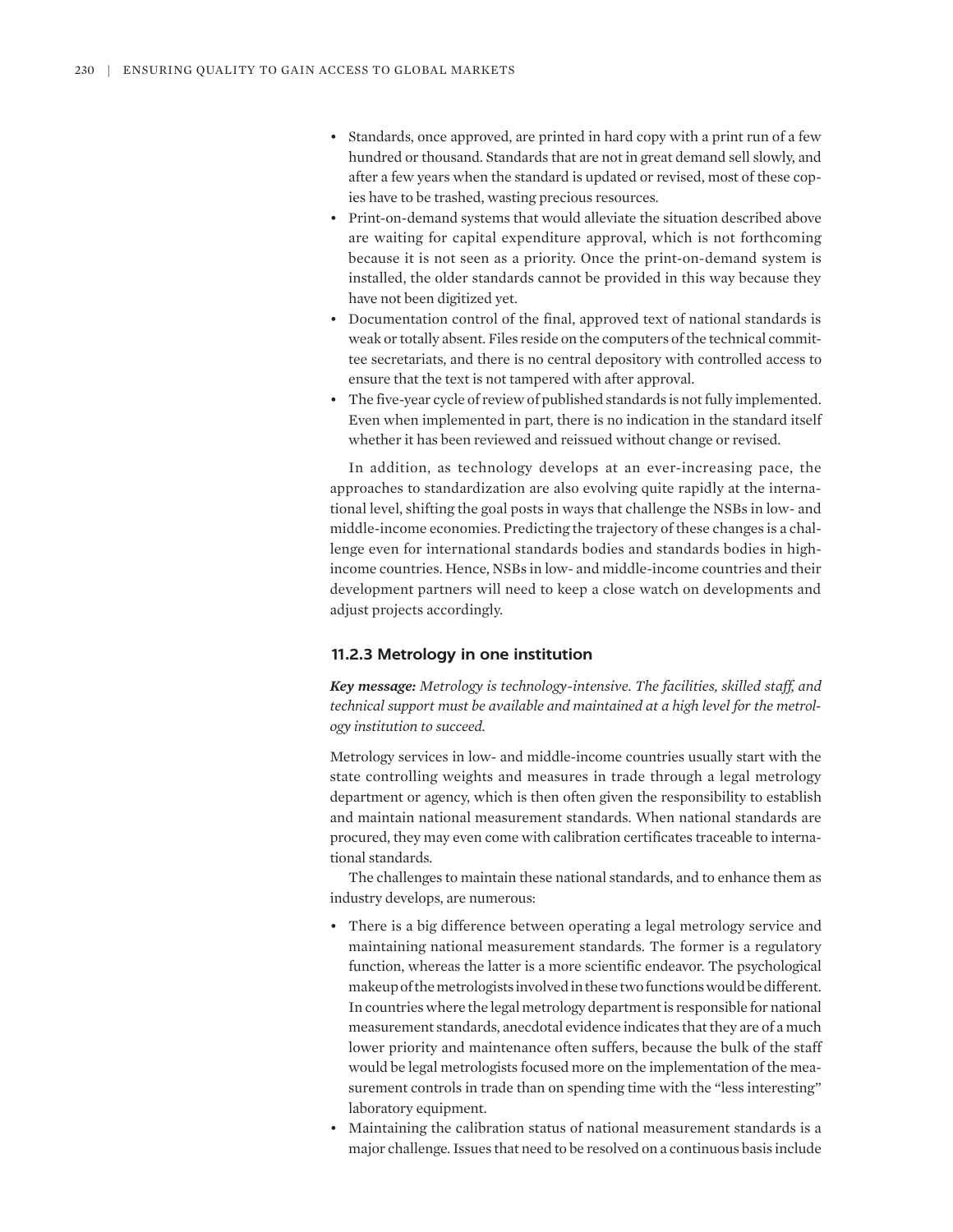obtaining adequate foreign exchange to pay for the calibration thereof abroad as well as the logistics to get measuring equipment to the foreign national metrology institute (NMI) and back without physical interference that would negate the calibration status. Such measuring equipment also requires highlevel mechanical and electronic maintenance, both of which are difficult to source in many low- and middle-income countries.

• Maintaining the laboratory conditions, especially environmental controls, required for the continued functioning and accuracy of the national measurement standards is challenging. These frequently include the less-thanreliable power supply, which in some countries could be interrupted weekly for hours on end. This means that an uninterruptible power supply (UPS) has to be provided, which could strain project budgets.

Over and above these challenges, every now and then, low- and middleincome economies need to upgrade their national measurement standards to allow for new technological developments within the country. These could require a much higher level of technical sophistication than what the current infrastructure can provide. Developing such higher technical capabilities is a major challenge for a low- or middle-income country, one that it seldom can manage on its own within a reasonable time frame. A challenge of similar nature but with quite different consequences is the propensity of some experts to recommend very sophisticated measuring equipment that the country does not need, and worse, cannot operate and maintain.

#### **11.2.4 Accreditation**

*Key message: An internationally recognized accreditation service is no longer a "nice to have" but a necessary precondition for gaining acceptance for conformity assessment results of local companies in the international markets. Establishing such an accreditation service is a long journey of quite a few years—requiring finances, dedication, and the assurance that it will be independent from undue political interference or financial pressures that would affect its trustworthiness.*

Few low- and middle-income countries have national accreditation bodies (NABs) that have been fully operational and internationally recognized for a number of years. If one exists, it will be of very recent date. Many such countries do, however, have some mechanism akin to accreditation in some ministries or even in the NSB that is responsible for the evaluation of laboratories, for example.

Establishing a fully functional NAB is a daunting task. Some of the challenges that a low- or middle-income country may face include the following:

- In smaller countries, the amount of accreditation work in the private sector and technical regulation may not warrant the establishment of an NAB. From a financial sustainability perspective, it has been shown that 200–250 accredited organizations are the break-even point for NABs.
- In many low- and middle-income countries, the number given above is unattainable unless the medical and pathology laboratories, for example, are forced to acquire accreditation as a precondition for providing such services. In this case, the full cooperation of the Ministry of Health must be sought, and the discussions of whether it will allow an organization outside its control (the NAB) to conduct the assessment of these laboratories can become quite intense.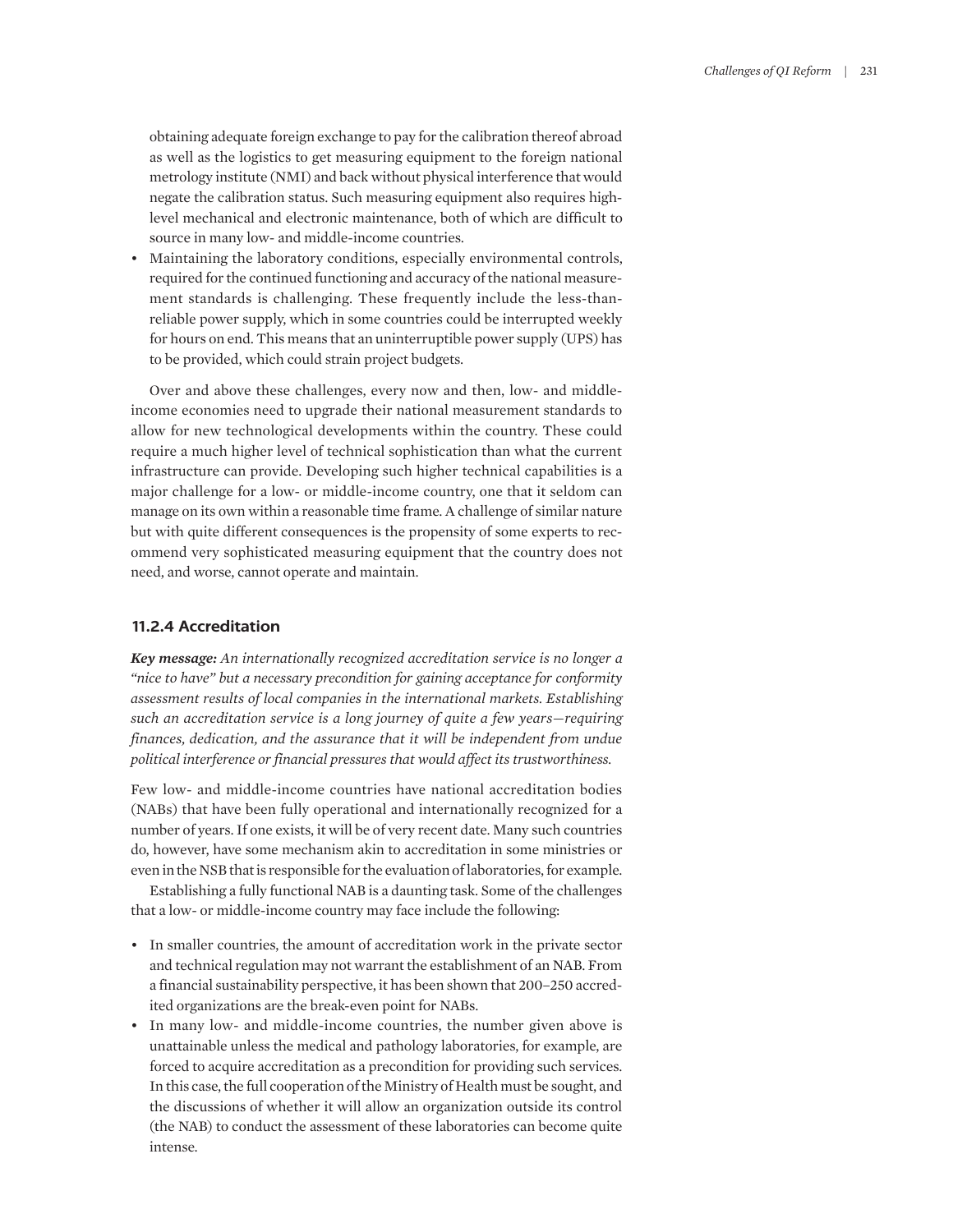• If an NAB is not an option, a regional accreditation body (RAB) might be (as further discussed in module 5: Accreditation, section 5.5). In this case, the modalities and mandate of the RAB's involvement in matters related to regulatory work will have to be carefully defined.

From the establishment of an NAB until it can gain international recognition takes between five and seven years, or even longer. Before the International Laboratory Accreditation Cooperation (ILAC), the International Accreditation Forum (IAF), or recognized regional cooperation bodies will send peer review teams to assess the accreditation body, the newly established accreditation body needs to (a) train its assessors and lead assessors; (b) develop and implement its management system and documentation compliant with ISO/IEC 17011 ("Conformity Assessment—Requirements for Accreditation Bodies Accrediting Conformity Assessment Bodies"); and (c) gain experience in conducting assessments and actually accredit a few organizations. Frequently, being able to demonstrate their independence to gain international recognition is another challenge for accreditation bodies that are part of organizational structures vulnerable to political and financial interference.

Until the NAB gains international recognition, companies will be reluctant to make use of its services because the accreditation certificate will be of limited value internationally. To overcome this "chicken and egg" situation, newly established accreditation bodies can enter into "twinning agreements" with an accreditation body that is already internationally recognized. This arrangement will help the newly established accreditation body gain the necessary experience for the peer review as clients may be issued a joint accreditation certificate (see module 10: How to Reform: Interventions and Approaches, section 10.5.2, for a more detailed discussion). But finding the appropriate twinning partner can be a major challenge; not many accreditation bodies are keen on such arrangements because they affect their operational efficacy.

## **11.2.5 Conformity assessment**

*Key message: Conformity assessment is a reality in commercial transactions. Hence, conformity assessment services should be technically competent and market-related regarding cost and service delivery. The appropriate balance between public and private sector service providers is of paramount importance to deliver affordable conformity assessment services to both larger enterprises and the SME sector without distorting the market.*

Conformity assessment is not a trade barrier as such but an everyday reality in commercial transactions. Yet conformity assessment arrangements can have important implications for competitiveness and market access. A number of international and regional systems have developed with the objective of establishing networks of conformity assessment bodies (mostly within the private sector) whose competence can be relied upon by all members and users. In lowand middle-income countries, however, the provision of conformity assessment services is often inadequate, costly, government-driven, and centralized.

Over and above all the challenges related to providing a technically competent service, public sector providers of conformity assessment services are frequently hamstrung by the civil service bureaucracy they have to operate within. The obvious solution would be to liberalize the conformity assessment environment—that is, implement policies whereby these services are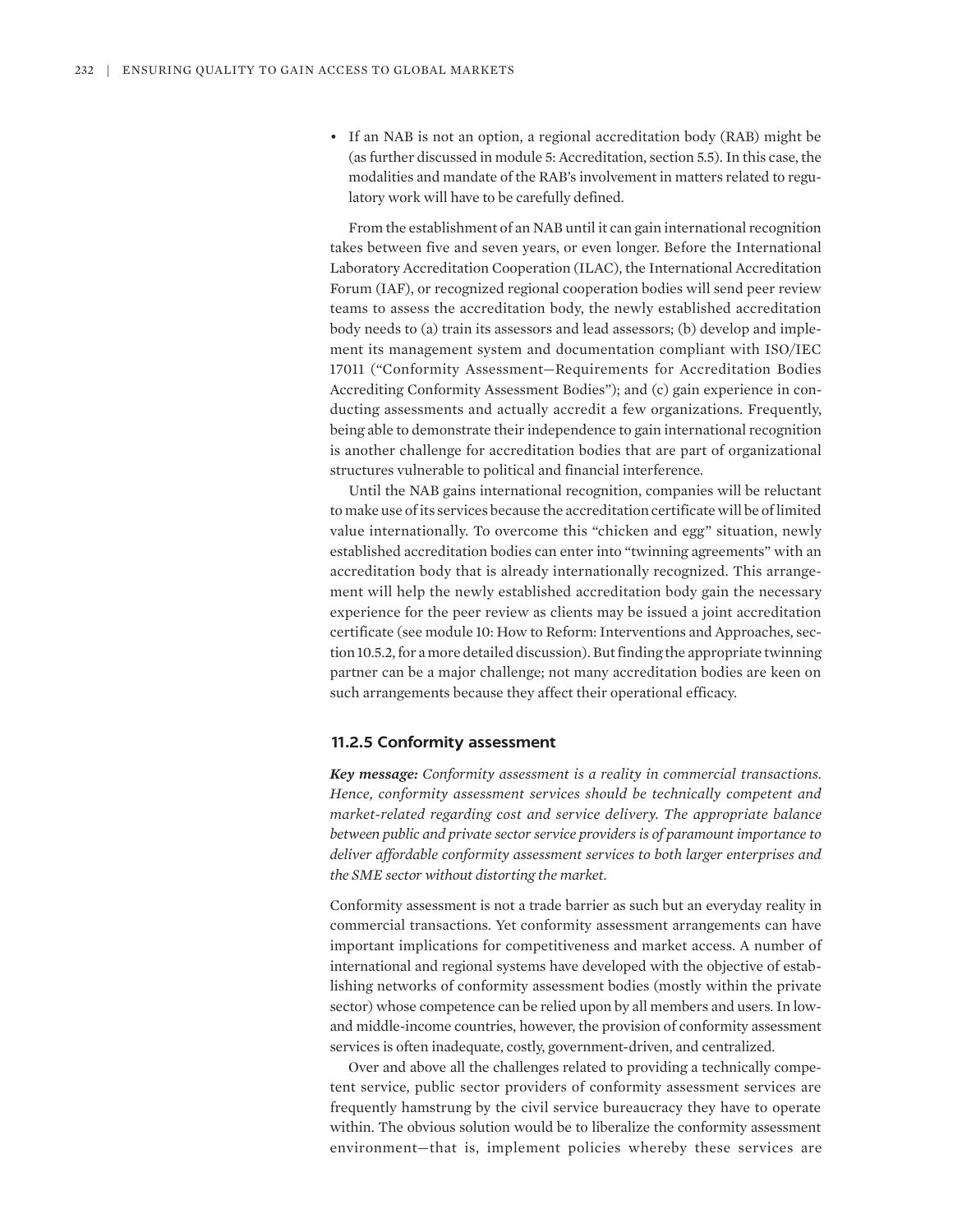progressively shifted toward the private sector. This, however, means that public service providers no longer enjoy their real or perceived monopolistic situation, and their business model may not be able to deal with the new market realities. In addition, governments may be reluctant to let organizations over which they have no direct control provide such services in the regulatory domains.

Such a change in the policy environment will require well-structured arguments based on the business case showing the cost savings from liberalizing conformity assessment services, to convince the government to initiate and push through the changes, and to withstand the inevitable backlash from public sector organizations that see only their income threatened. Access to the highest political levels is a prerequisite for such discussions to be fruitful. The possibilities of generating synergies between public sector institutions and private sector service providers should not be underestimated.

On the other hand, public sector organizations may be receptive to moving services to the private sector if they can be convinced of the advantages of doing so—of moving away from stifling bureaucratic systems.

The third stakeholder group to be convinced would be the regulatory authorities responsible for technical regulation, food safety, and SPS measures. They need to understand that market-related conformity assessment services are actually more effective and efficient in the long term and that technical competency needs to be ensured through accreditation.

## **11.2.6 Cross-cutting challenges**

*Key message: Establishing a vibrant QI requires the understanding and commitment of high-level public sector officials, a holistic approach to QIrelated legislation, representative governance structures, and the retention of skilled personnel in the QI insititutions.*

Low- and middle-income countries are often challenged to implement good practices in QI development. It is one thing for development partners to establish QI institutions, appropriately train people, and provide expensive equipment, but it is quite another for the recipient country to do these same things.

Challenges of a cross-cutting nature that should be taken into consideration in any development work include the following:

- The reengineering of the QI generally entails a drastic review of legislative instruments. In low- and middle-income countries, this is a time-consuming and tiresome endeavor. But without the review of out-of-date or insufficient legislation, or the development of new legislation and promulgation thereof, the QI cannot be transformed into an effective and efficient support service for the benefit of the whole country. Generally, any legislation older than about 5 years *should* be reviewed, and anything older than 10 years *must* be reviewed.
- Metrology, standards, and accreditation are activities for the common good that are seldom self-financing in a low- or middle-income country context. Hence government commitment to adequate and long-term funding through the national budget is an absolute necessity.
- The QI organization's service delivery is heavily dependent on trained and skilled personnel. Hence, development partners spend large sums on training. These skilled people often are then frustrated by civil service remuneration packages that do not take cognizance of their competencies. They leave the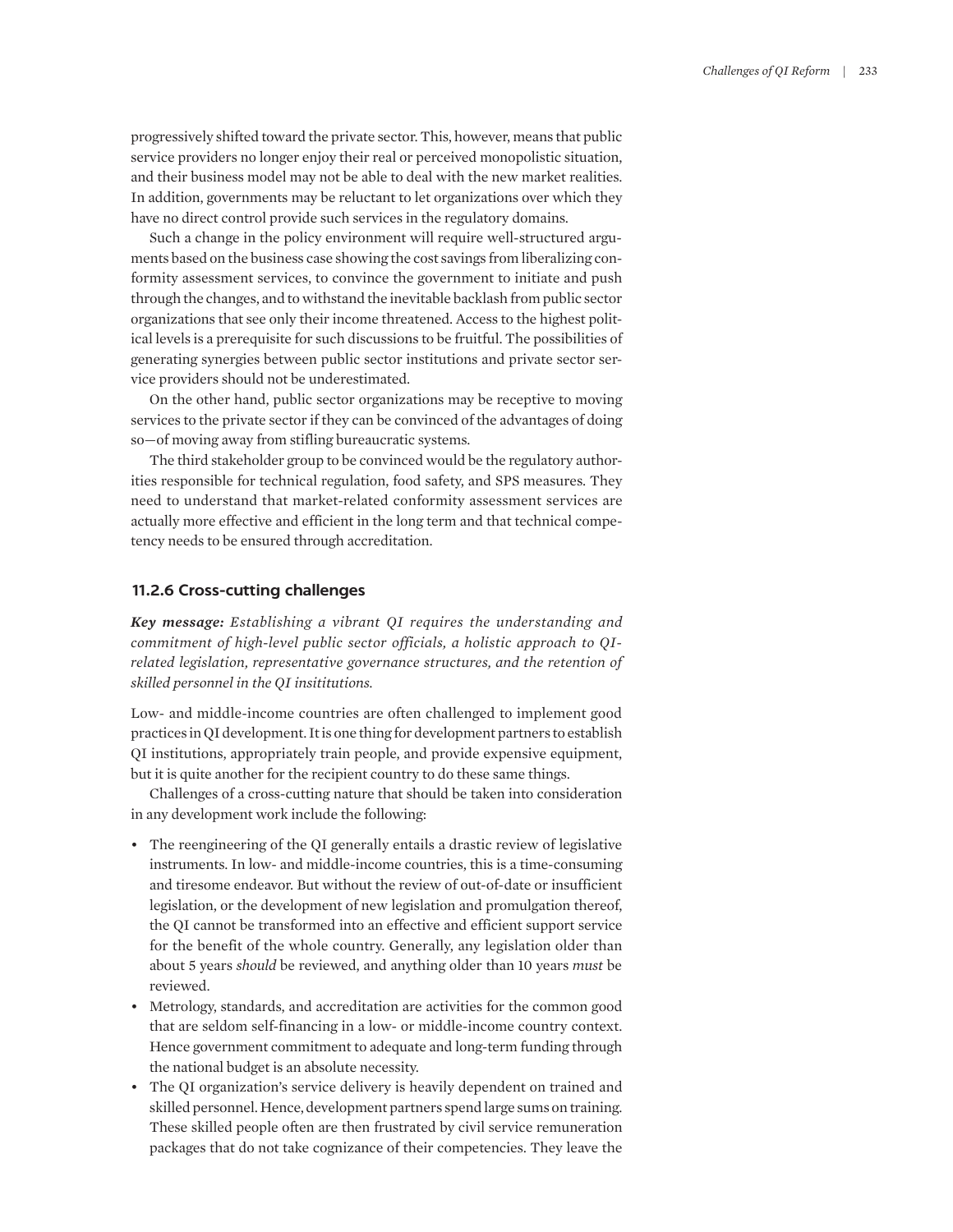public QI institutions, which are then without the necessary skills and may even lose accreditation or recognition. Means should be found to compensate such personnel adequately, even within a civil service context.

- Governance, in the form of councils or boards, is important because there are fiduciary and strategic responsibilities regarding the QI institutions. Custom and practice in low- and middle-income economies is to load these bodies with representatives from the public sector (that is, ministries), and the private sector is underrepresented. This alienates the QI institution from the very sector it needs to serve. The challenge is to get eminent industrialists to serve on councils or boards: they bring business acumen, act as marketing agents in the private sector, and have a far better idea of the strategies the QI institution needs to pursue to render a proper service.
- The knowledge regarding the role and importance of the QI in the well-being of the low- or middle-income country is often inadequate in the public sector, even though the notion of a regime to protect the consumer from market failures is in place. The challenge is to establish a knowledge base regarding what constitutes good QI practices across all the various ministries and their agencies—and not only the ones responsible for the implementation of the WTO TBT and SPS Agreements.

# **11.3 STRATEGIC APPROACHES TO SUPPORT QI DEVELOPMENT**

The concept "strategy" has many meanings. For this discussion, a "strategic approach" is seen as the framework that guides the choices that determine the nature and direction of the development partner's support for QI development in a given low- or middle-income country.

Such a "strategic approach" must enable development partners to make a difference that matters to a critical mass of appropriate stakeholders. This means, however, that the "strategic approach" would be different depending on the country being considered and depending on the resources the development partner is able to muster for the specific project. Obviously, the demand assessment of the country (see module 2: The Importance of QI Reform and Demand Assessment) defines the technological requirements regarding the QI, and it should have a major influence on the project design, but there are a few other strategic issues that need to be considered as well (Racine 2011).

# **11.3.1 Institutions and sound governance for a modern, effective QI**

*Key message: Good governance is absolutely essential for the effective and efficient operation of QI institutions—governance in which political interference is minimized and board or council members have the necessary business acumen and are fully representative of the public and private sectors.*

An effective QI is dependent on the principles of good standardization practice (as detailed in module 3: Standards, section 3.4), including transparency, consensus, impartiality, and technical credibility. These principles depend on institutional rather than technological factors. If they are ignored, no amount of investment in technology or staff training can create a modern, effective QI. Fulfillment of these principles depends largely on the overall structure of the QI and the governance of individual institutions.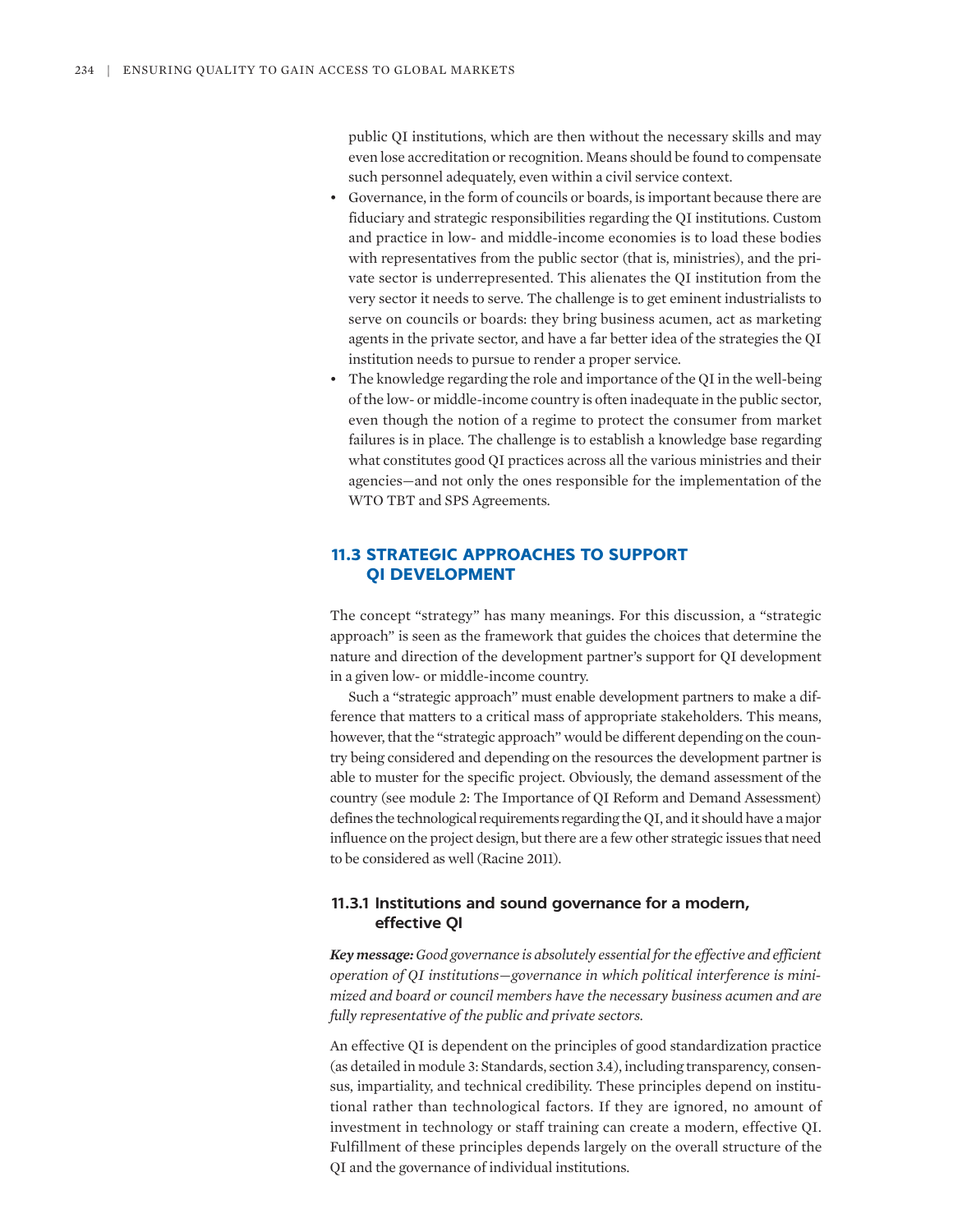Most high-income countries have made good progress in establishing high-quality governance and legislation for their QI organizations in recent years. Regional trade arrangements like that of the European Union were often the drivers initiating such developments. In low- and middle-income countries, the picture is different. Some of these countries have adopted or are in the process of adopting a more modern approach to QI governance, whereas others are still stuck in governance systems of the Soviet era or systems that were established decades ago, when an "all-in-one" type thinking was prevalent.

# *Step 1: Restructure the QI to remove political interference and conflicts of interest*

*Low- and middle-income countries with a largely monolithic QI or a QI integrated with political institutions will need to restructure their QI*. Removing political interference and conflicts of interest requires providing more autonomy to QI institutions, a goal best achieved by establishing independent institutions. Several possibilities need to be factored into such decisions:

- Good practice is for the accreditation body to be independent from other QI institutions, although in some countries it is combined with the NSB, provided that conformity assessment services are not available from such a construct.
- Scientific metrology, accreditation, and standards bodies should not be involved in the implementation of technical regulations, mandatory standards, or other regulatory activities. Their involvement in the development of the same should be limited to services contracted for by the regulatory authority on a needs basis.
- QI organizations should be free from political interference and have the autonomy to respond to market demands and to represent their country in the relevant regional and international organizations.
- The provision of conformity assessment services by the NSB, or calibration services by the NMI or legal metrology department or agency, should be carefully considered. If these bodies can operate in respect of market forces, and there is generally good governance of public entities, they may be fine. If not, it may be better for them to be separated.

## *Step 2: Follow good governance principles*

*As a second step, principles of good governance should be applied*. The composition and terms of reference of the boards or councils of the fundamental QI institutions responsible for standards, metrology, and accreditation should reflect the need for stakeholder involvement. Too often, especially if they are public sector organizations, their boards or councils are mostly made up of lower-level bureaucrats as representatives of ministries, together with a few private sector representatives from business and industry associations. In addition, such boards or councils are acting more like an executive management than as a governance structure directing and controlling the institution regarding the interests of its many stakeholders, objectives and strategy, and overall finances.

Issues that would need to be addressed include the following:

• The membership of the board or council should reflect the main stakeholders of the institution. These would normally be the public and private sectors. The private sector will to a large extent determine the demand and therefore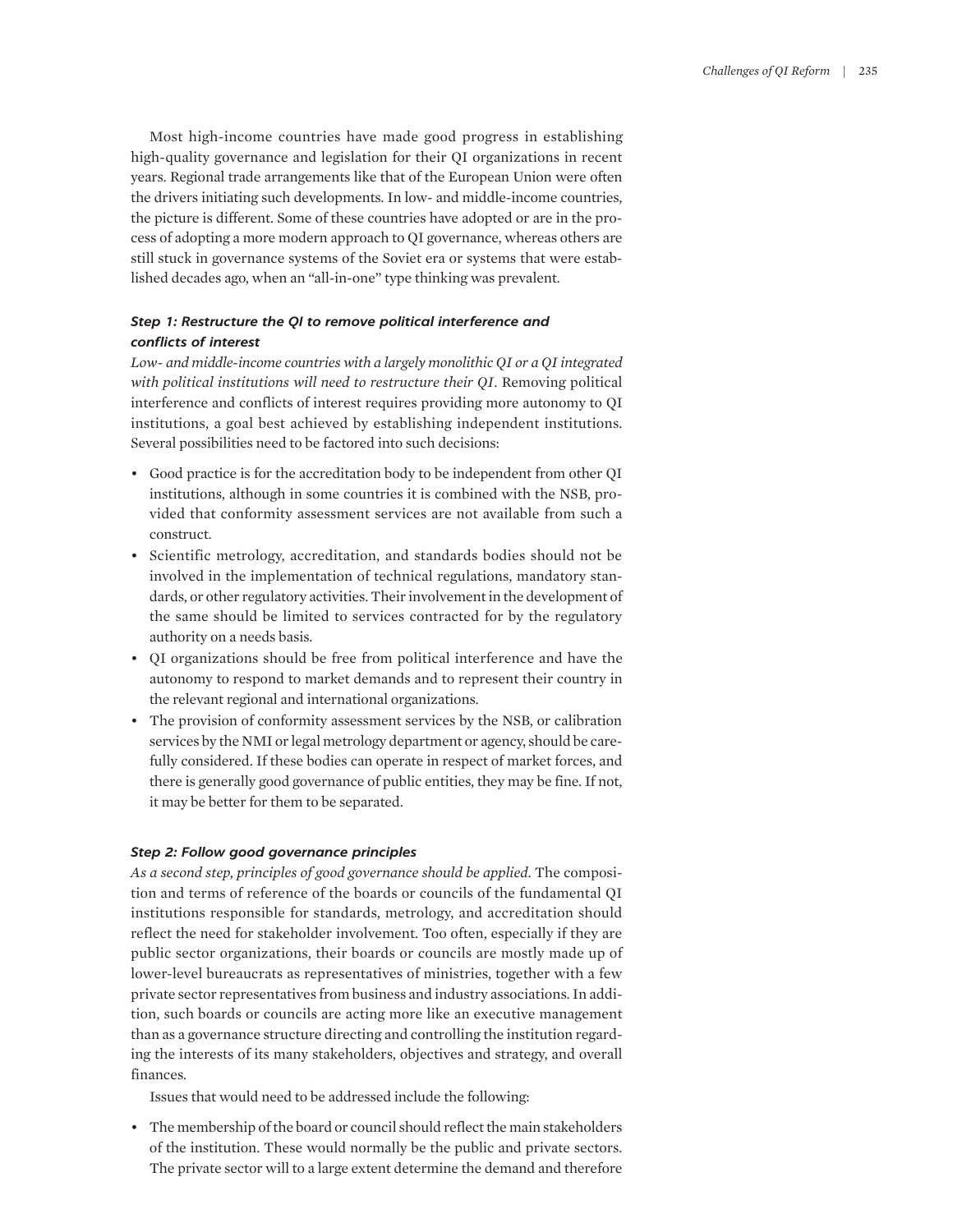the financial sustainability of the institution, either through monies appropriated through taxes (government funding) or through payments for services. Hence, they should constitute the majority of the board or council, even if they are appointed by the relevant minister in the case of a public entity. The boards of private sector QI organizations would obviously be appointed by the shareholders. The number of board or council members should not be too small nor too big: 10–16 has proven to be a useful number. The members should be appointed for their expertise and knowledge regarding standards, marketing, and finances.

- The board or council should have the authority to determine the strategy of the institution. Checks and balances can easily be included to ensure that this strategy is aligned with relevant government policies such as export, industrial development, food safety and security, and the like. The board or council should also have a meaningful say in the appointment of the head of the institution if it does not appoint the person outright. The head of the institution should not be susceptible to changes in government administration. Given the learning curve involved in managing a QI institution effectively, frequent changes to the head of the institution reduce technical capacity and institutional memory.
- The board or the council should be given the fiduciary responsibility for the QI institution. If it is a public sector institution, these would have to comply with the framework of approved government policy. If it is private sector institution, these would be subject to the requirements set by the shareholders' meeting. The fiduciary responsibility should include the approval of the annual business plans and annual budgets. The management of the institution should be able to operate within this approved budget without having to obtain approval for normal expenditures from the board or council, or even from the ministry in the case of public sector organizations. Finally, the board or council should have the responsibility to appoint financial auditors and demand compliance to generally accepted accounting practices by the management.

# **11.3.2 Involving public and private sector stakeholders for a demand-driven QI**

*Key message: Stakeholders, especially those that will be affected by QI services, must be involved in QI-related decision making.*

Upgrading the QI requires addressing the technological gaps and worker skills identified through proper demand assessments (see module 2: The Importance of QI Reform and Demand Assessment). But that alone will not create an effective QI capable of achieving lasting international recognition. Nor is there a technocratic solution for developing a QI over time that can respond to economic and social needs. Getting a broad range of stakeholders involved in the decision making about the QI and providing them with a measure of political autonomy is a first step in achieving a demand-driven QI that will have a better chance of remaining relevant to its client base.

International practice often requires a QI institution to establish a forum where stakeholders and interested parties can provide input and recommendations for the government or the board or council to consider regarding the institution's services and operations. Forum members may include representatives or individuals from industry, importers, academia, authorities, purchasers, and consumer organizations. Such a forum should not have any governance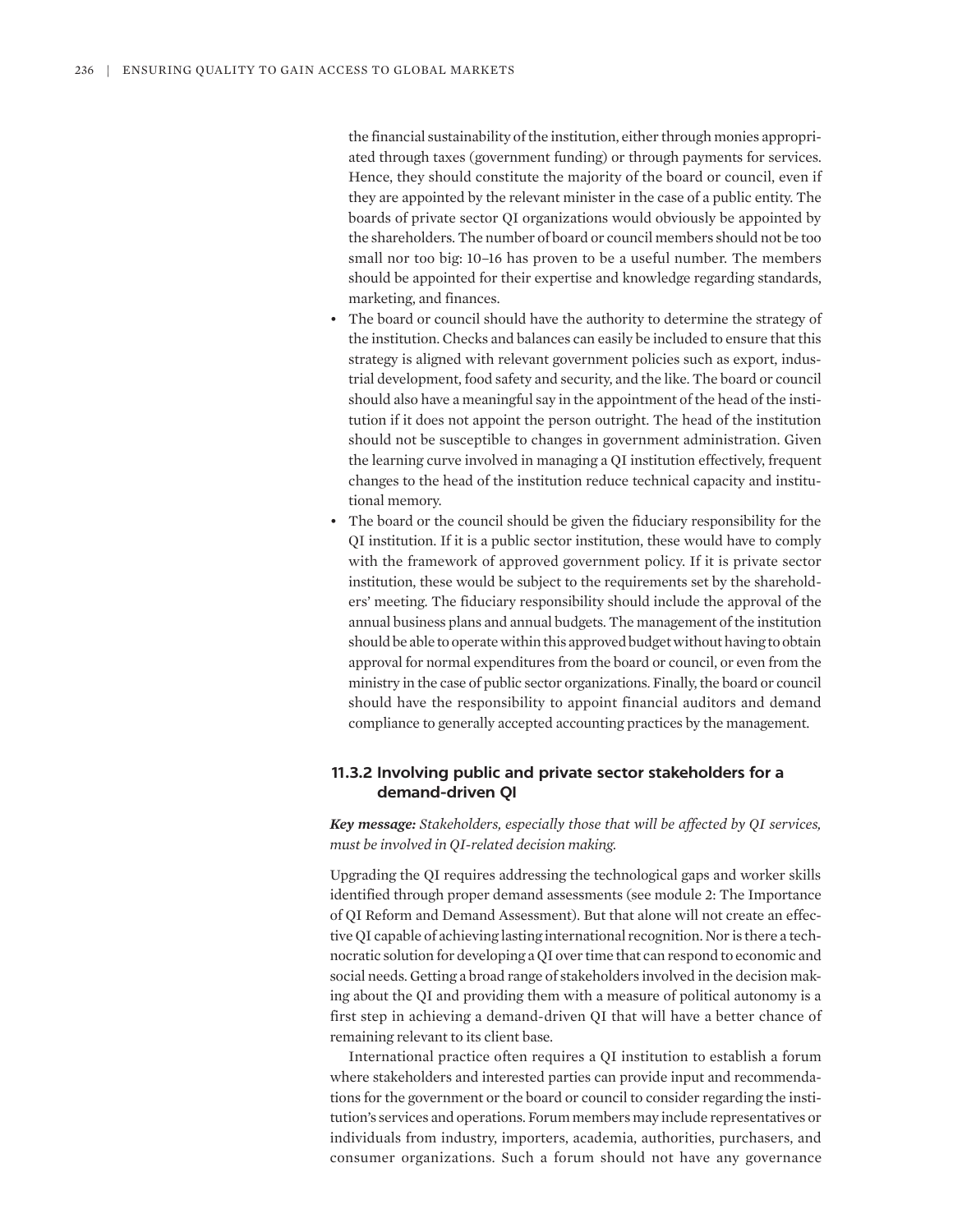authority over the QI institution but should provide the governance structures with appropriate advice on policy and practice.

# **11.3.3 Coordinating the QI organizations**

*Key message: The QI is complex, and its institutions require a holistic approach and coordination to ensure that there are no gaps and overlaps in responsibilities. This requires a clear policy environment within which they can operate as well as an overarching coordination office overseeing the relationships between the QI and the technical regulation environment.*

Coordinating the QI is another element that needs to be addressed, especially in low- and middle-income countries where market demand is still underdeveloped and consumer pressure is too weak to articulate the needs of the economy. Coordination is important during the early stages of QI development to ensure that a holistic goal is pursued. It is also important once the QI has developed; otherwise, gaps and overlaps develop between the actual and perceived responsibilities of institutions, especially in the regulatory domain, resulting in unnecessary transaction costs for suppliers.

Laws determine which areas are regulated by whom through technical regulations, food standards, or SPS measures. In turn, regulatory authorities prepare technical regulations, food standards, and SPS measures using standards developed and published by the standards body. For implementation, these require inspection, testing, and certification as well as accurate measurements. Trained inspectors, auditors, and assessors are required in all of them. The calibration and testing laboratories need to be accredited to demonstrate their technical competency, as do the certification and inspection bodies. In addition, all of these require international acceptance if they are to remain relevant in export markets. Such a system can become very complicated very quickly, and this web of relationships makes it difficult to operate effectively and efficiently without proper coordination.

## *Develop a national quality policy*

The QI structure, governance, and coordination should be given substance in the development and implementation of a national quality policy (see module 10: How to Reform: Interventions and Approaches, section 10.1, for a detailed discussion of quality policy development). The quality policy should be developed with the meaningful involvement of all the stakeholders from the public and private sector as well as academia and NGOs.

An effective quality policy will clearly define the overall QI organizational structures, their governance, coordination, required reforms, and timelines for implementation. This is a useful place to start a high-level discussion and reach a consensus on the way forward on QI strategy and modalities between the government, public sector, private sector, and consumers.

### *Establish a technical regulation coordination office*

A technical regulation coordination office can make a big difference in coordinating the QI's interface with the technical regulation regime. Many of the Organisation for Economic Co-operation and Development (OECD) countries have established a high-level office with regulatory powers to coordinate the various activities and systems related to technical regulation development and implementation, including the role the QI plays in this respect. This office can